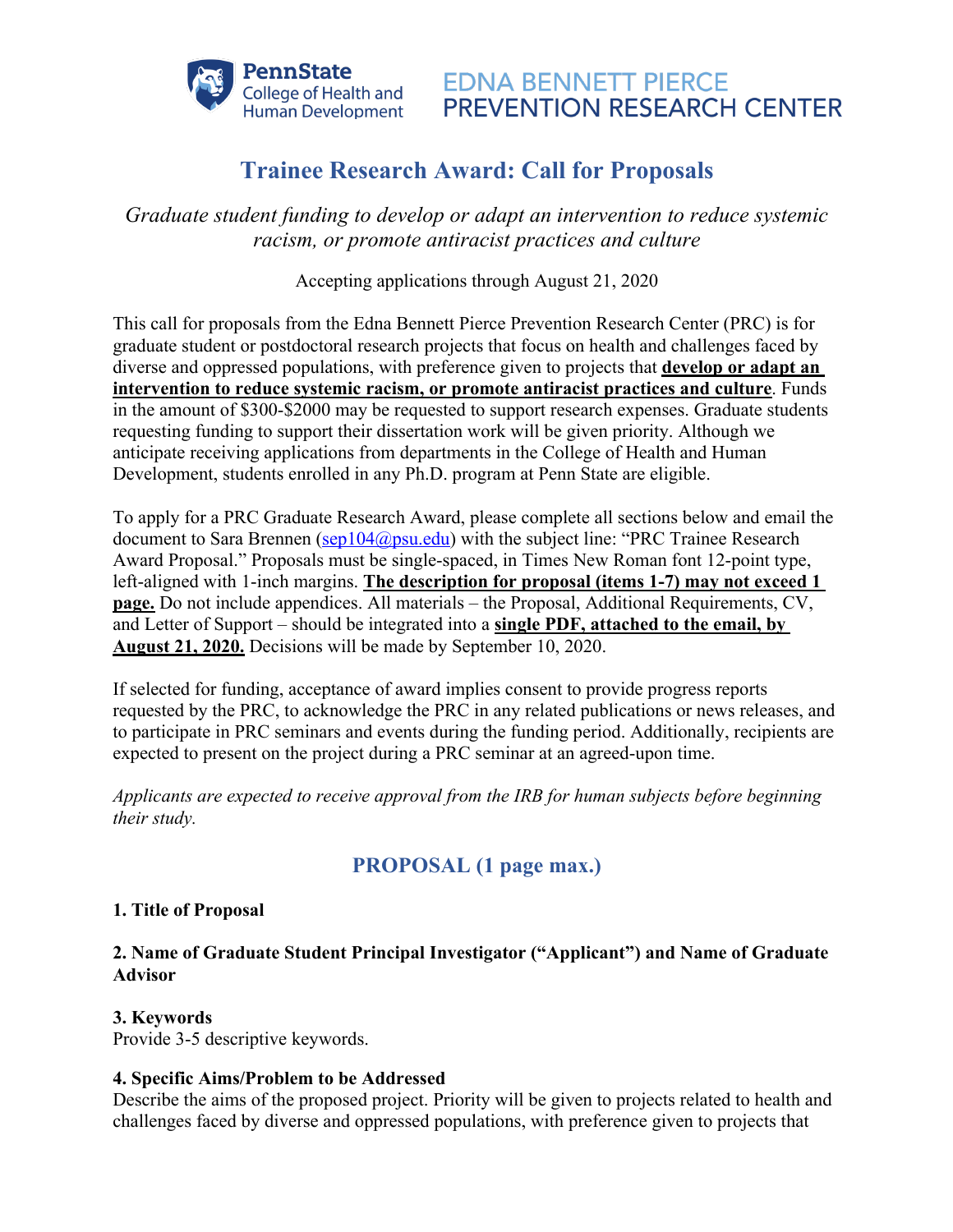develop or adapt an intervention to reduce systemic racism, or promote antiracist practices and culture. Provide a brief description of the population and an explanation of the human/social/behavioral problem being addressed, and describe its relevance to PRC's mission.

#### **5. Scientific Foundation**

Summarize the conceptual/theoretical framework/logic model and empirical evidence that provides the foundation for the proposed work.

#### **6. Description of Activities/Methods**

Summarize the project activities (e.g., meeting goals, learning objectives, pilot study methods). For data collection studies, address proposed recruitment (including feasibility and target sample), data collection procedures and key measures, and proposed analyses. Describe any steps that have been taken in preparation for this project already.

## **7. Relevance to Dissertation Project or Research Career**

Describe how this funding would facilitate the Applicant's dissertation research or their longterm research identity.

# **ADDITIONAL REQUIRED ITEMS**

#### **Timeline**

Provide the anticipated timeline for accomplishing the project's goals, and how this aligns with progress in dissertation program (e.g., comprehensive exams, proposal defense, final defense).

## **Location of Proposed Research**

Please state the physical location of the research. It is assumed that research will be conducted at University Park campus. If another research setting is required for the proposed research, please justify.

## **Budget and Justification**

Provide an itemized budget for research expenses and brief budget justification. Eligible expenses include participant incentives, equipment, and related research expenses. Funds may not be requested for travel to conferences, professional development, or salary of Applicant or graduate advisor. Funds must be spent by the end of the current fiscal year (6/30/21).

#### **Investigator Information**

| Applicant:                  | Graduate Advisor (if graduate student) or |
|-----------------------------|-------------------------------------------|
| Name                        | Primary Mentor (if postdoc):              |
| Status/Year in PhD Program: | Name                                      |
| Department                  | Title                                     |
| College                     | Department                                |
| Phone                       | College                                   |
| Email                       | Phone                                     |
|                             | Email                                     |
|                             |                                           |